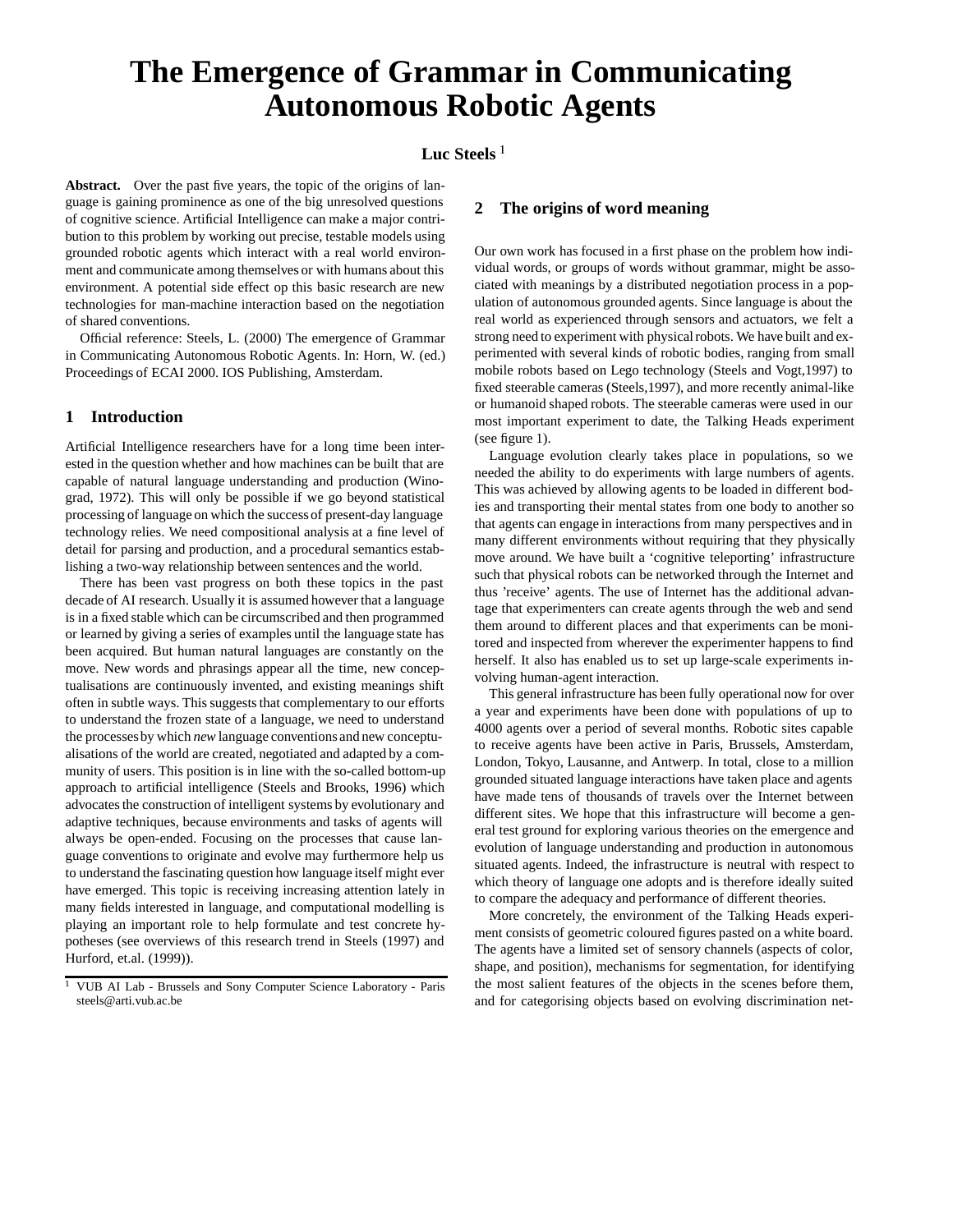

**Figure 1.** The 'Talking Heads' experimental setup with two steerable cameras capturing images of geometrical figures in front of them. Each camera is used by an agent in a grounded language game.

works. The agents have a lexical component based on a 2-way associative memory associating words with meanings and meanings with words. They play a game called the guessing game in which one agent tries to identify an object in the scene captured by a camera to another agent using verbal means. When the agents do not have sufficient categories or sufficient words, the discrimination trees or lexical memory expands.

In our experiments so far, we have seen that shared lexical systems evolve given relatively stable environmental circumstances and as long as the population flux is not too high (Steels and Kaplan, 1998). The reason for this self-organisation is a positive feedback loop between the use of a word-meaning pair and the success of that pair: Speakers and hearers prefer the word-meaning pair with the highest score and update their score based on success in the game. We have also seen that the lexicon keeps evolving due to fluxes of agents, new environments, perturbations, etc. (Steels and Kaplan, 1999b).

The remainder of this paper focuses on experiments that go significantly beyond these early results because they address the problem of the origins and acquisition of grammar. This implies that two problems need to be attacked: the origins of more complex compositional meaning and the origins of grammatical conventions to express or parse such complex meaning.

#### **3 Two approaches to grammar**

Clearly natural languages exhibit universal tendencies (Greenberg, 1966). For example, if a language shows a distinction between subject, object(s) and verb, then we often see that the subject comes first followed by the verb and then the remaining object(s), as in English: "John likes novels", or French "Jean aimes les romans". However not all languages follow this SVO pattern, for example, some like Japanese use SOV. Of course when a language does not employ a clear distinction between subject, verb, and object(s), then talking about such patterns is largely irrelevant. For example, "Marlunnik ammassattorpunga" (Greenlandic Eskimo) translates literally as "Two-instrument-plural sardine-eat-1st-singular-Indicative" to mean "I ate two sardines". The object has been incorporated into the verb and case dependencies and other information is expressed using lexical morphemes functioning as affixes (Van Valin and LaPolla, 1997). This suggests that although there are universal tendencies in natural languages, these tendencies should not be construed as immutable general laws.

## **3.1 Universal Grammar**

The first possible explanation for the universal tendencies is that they form part of the human genetic make-up, similar to the way we all have two hands and walk upright. Thus the different grammatical categories (like adjective or subject), the general patterns on how members of a category can be combined, the types of meanings that can be expressed, parsing and production strategies, language acquisition strategies, the mapping from syntactic form to meaning and back, the ability to engage in dialog, and so on, are in this view all innately known. In such a scenario, language would be largely transmitted genetically and so we can expect there to be a section of the brain especially wired for natural language. The obvious differences between languages and the evolution of language through time can be explained by assuming that there are *parameters* in the universal 'Bauplan'. These parameters are set by the brain during development under cultural influence.

This explanation was first put forward and defended by Chomsky and linguists in the formal generative tradition (Chomsky,1981) (Lightfoot,1991). For the present purpose, namely building a language understanding - production system capable to acquire and adapt to the language in its environment, the approach prescribes that we should implement the Universal Language Acquisition Device and show how it gets instantiated by exposure to a specific language. Most computational linguists implicitly follow this assumption because they build in the complete machinery for handling language. Also the evolution of language or the emergence and expansion of a language can in principle be computationally modelled from this perspective. Evolution is assumed to take place when parameter settings shift, and expansion is guided by instantiating choices available in universal grammar. Concrete computational experiments in this direction are discussed in Briscoe (1999).

# **3.2 Complex Adaptive Systems**

The Universal Grammar approach has been so popular during the second half of the 20th century in linguistics that we would almost forget that there is an alternative, which we can call (to use modern terminology) the complex adaptive systems approach. Language communication is now seen as a continually changing complex adaptive system, not unlike an economy or an evolving ecosystem. Individual language users are the units in the system and they engage in local interactions with each other. Global sharing arises through self-organisation and the structural coupling between the evolving language competence and the processes developing meaning. Each language user has a specific state of knowledge about their language, which they use for their own communicative behavior.

From the viewpoint of the complex adaptive systems approach, a language system is adaptive in two senses: Individuals produce and interpret sentences partly in a routinised way (otherwise we cannot explain how they can speak so fast). But occasionally the language needs to be expanded by a speaker to deal with novel concepts and situations and these expansions need to be learned so that they can propagate to the rest of the population. Language users optimise their behavior to be more successful in future communications and to minimise the energy and memory resources they need to apply. Because individuals adapt their grammars, the language as a whole changes and evolves and this in turn determines how individuals must change if they want to be understood by the rest of the population. Systematicity is always temporary and perhaps less pronounced than a Universal Grammar approach tends to suggest (Hopper, 1987).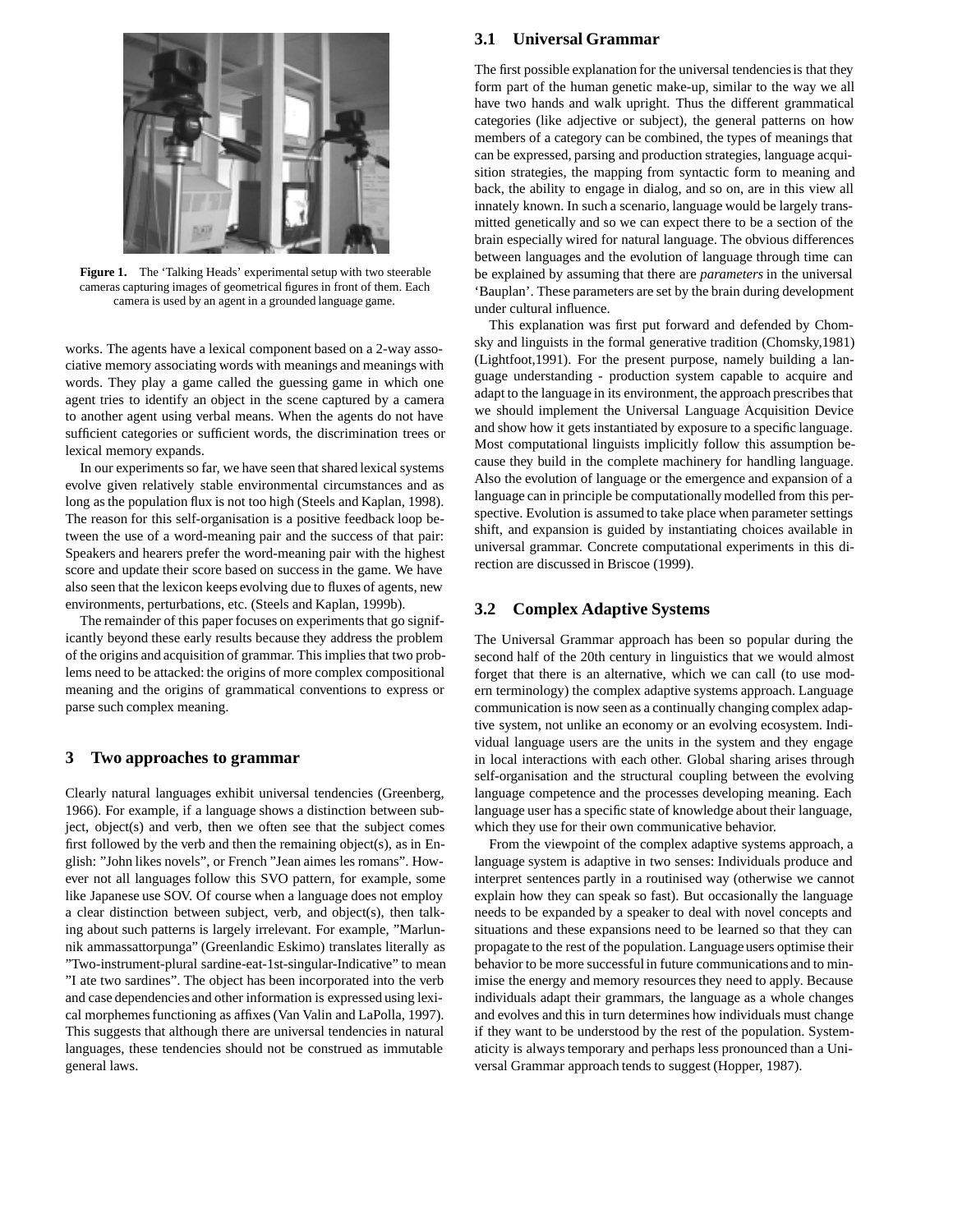The universal tendencies we observe in language are now considered to be emergent properties, because the language evolves in a selectionist fashion under various constraints. The constraints come from the tasks the language system has to satisfy, namely communication about the world between autonomous agents, from the sensorimotor apparatus and cognitive architecture available to human language users to achieve this task, from the demands of real world communication without telepathy, with limited time, and with a noisy transmission medium, and from the learnability requirement. Instead of a genetic origin of language, the complex adaptive systems view leans towards a cultural origin, transmission and evolution of language.

This alternative view resonates strongly with recent work in complex systems in biology and economics, but has also been defended within linguistics itself. For example, several researchers have tried to explain why natural languages show specific distributions in their sound repertoires based on functional, cognitive and sensori-motor constraints (see e.g. Lindblom, MacNeilage,Studdert-Kennedy, 1984). In linguistics, this view is most compatible with the work of linguists taking an empirical attitude, looking how new constructs like adjectives, articles or auxiliaries may appear or disappear in a language or how languages may gradually shift from a morphological strategy for expressing case to a word order strategy (Heine, Claudi, Huennemeyer, 1991).

A complex adaptive systems suggests a completely different way to evolve language understanding/producing systems, compared to the one pursuing a Universal Grammar approach. We should now build a general cognitive architecture and a sensori-motor apparatus that approaches that of humans, and then perform experiments to see whether such artificial systems can develop languages with the complexity and characteristics of human languages and whether they are able to acquire natural language within similar time and data constraints as experienced by humans. The Talking Heads experiment discussed earlier follows this line of research for studying the origins of word meaning. Examples of such work for grammar are given in Batali (1999), Kirby (1999), or Steels (1997). The remainder of this paper reports more deepply on work along these lines.

#### **4 The origins of compositional meaning**

Given the size and complexity of natural language meaning, it is obviously a very deep challenge to find mechanisms that can explain how meaning emerges in interactions with the environment and with other language users. We start from the assumption that at least in its primary function language is intended for communication. Communication is a form of coordinated action. The speaker hints at an action or a series of actions that she wants the hearer to perform. These actions are either physical actions in the world ("Give me that book") or mental actions to focus on certain items in the context ("the book on top of the refrigerator in the kitchen"), to store facts for later use ("the book is no longer there"), etc. To perform a communication, the speaker therefore has to plan what actions she wants the hearer to perform. A possible plan is then translated into an utterance satisfying the conventions adopted by the language community and this plan needs to be decoded and then interpreted by the hearer. Success in communication arises when the effect of the hearer's actions is the one desired by the speaker. Part of the difficulty of natural language communication is that the plans formulated by the speaker are only vaguely hinted at. A lot of intelligence is required from the hearer to interpret them correctly. Because we want to integrate verbal and non-verbal communication, some of the actions may also be actions

in the world like moving the head or performing a pointing gesture.

It follows that the construction of complex compositional meaning can be compared to a planning problem and all the techniques developed in AI to tackle this problem become relevant. Specifically, we have used techniques from constraint propagation for the interpretation of plans, we use search in the space of possible plans to find a plan capable to satisfy the current communicative goal, and chunking to abstract a successful plan into a new component for future usage. Because of chunking, the agent gradually builds up a library of directly-usable complex components. There is not enough space here to go into great technical detail, nor to summarise the main technical precursors of our implementation. The remainder of this section just gives a very sketchy idea.

The first unit of the system is an *object store* which contains the objects (based on segments of the image), features of the objects (still in a continuous space scaled between 0.0 and 1.0), and aggregations such as sets or sequences of objects, which are all relevant for the scene as captured by the camera. The object store is initially filled by a battery of standard low level sensori-motor processing routines that segment the image, detect a variety of features and reflect motor states.

The second unit of the system is a *component store* which contains a set of components, the building blocks available for the planning process. Each component can be viewed as a constraint logic program capable to satisfy a particular goal, like filtering a set of objects into two subsets depending on whether or not they satisfy a category, ordering a sequence of objects based on a category, etc. Each component usually maintains also a *knowledge structure* which contains the evolving knowledge needed for the operation of the component. Many of these components are similar to the operations used in Montague-style semantics. They are augmented with operations that use neural-network style approaches, such as a Kohonen network to categorise n-dimensional feature vectors into distinct classes.

Here is an example component, which we call COMPARE-PROTOTYPE. It performs a filtering operation by comparing the elements of a set (further called the source-set) based on their distance to a prototype. The set of prototypes available to COMPARE-PROTOTYPE start out on the basis of concrete input examples of which most of the contingent properties are gradually stripped away. COMPARE-PROTOTYPE retains those elements of the set that are close to the prototype and collects them in another set (further called the object-set). Such a network appears useful for the procedural semantics of many nouns. The set of prototypes is in this case equal to the knowledge structure associated with this component. Another component, which we call COMPARE-AVERAGE, performs a similar operation but now by comparing the values of the elements along a particular dimension (e.g. Horizontal Position) to their average in the present situation, retaining those that are less than or larger than the average. Such a primitive network is relevant for the procedural semantics of concepts like 'left' or 'right'. The relevant knowledge structure in this case maintains a possibly growing list of the possible dimensions and possible comparisions.

Apart from primitive components, there are also more complex components which consist of an assembly of component instances put together by equating their slots, thus forming a constraint network. Thus for a phrase like "the left table" as in the sentence "put the box on the left table", a complex combination is required, like the one below:

(IDENTIFY-OBJECT-WITH-PROTOTYPE-AND-OPERATOR Object Prototype Operator) :=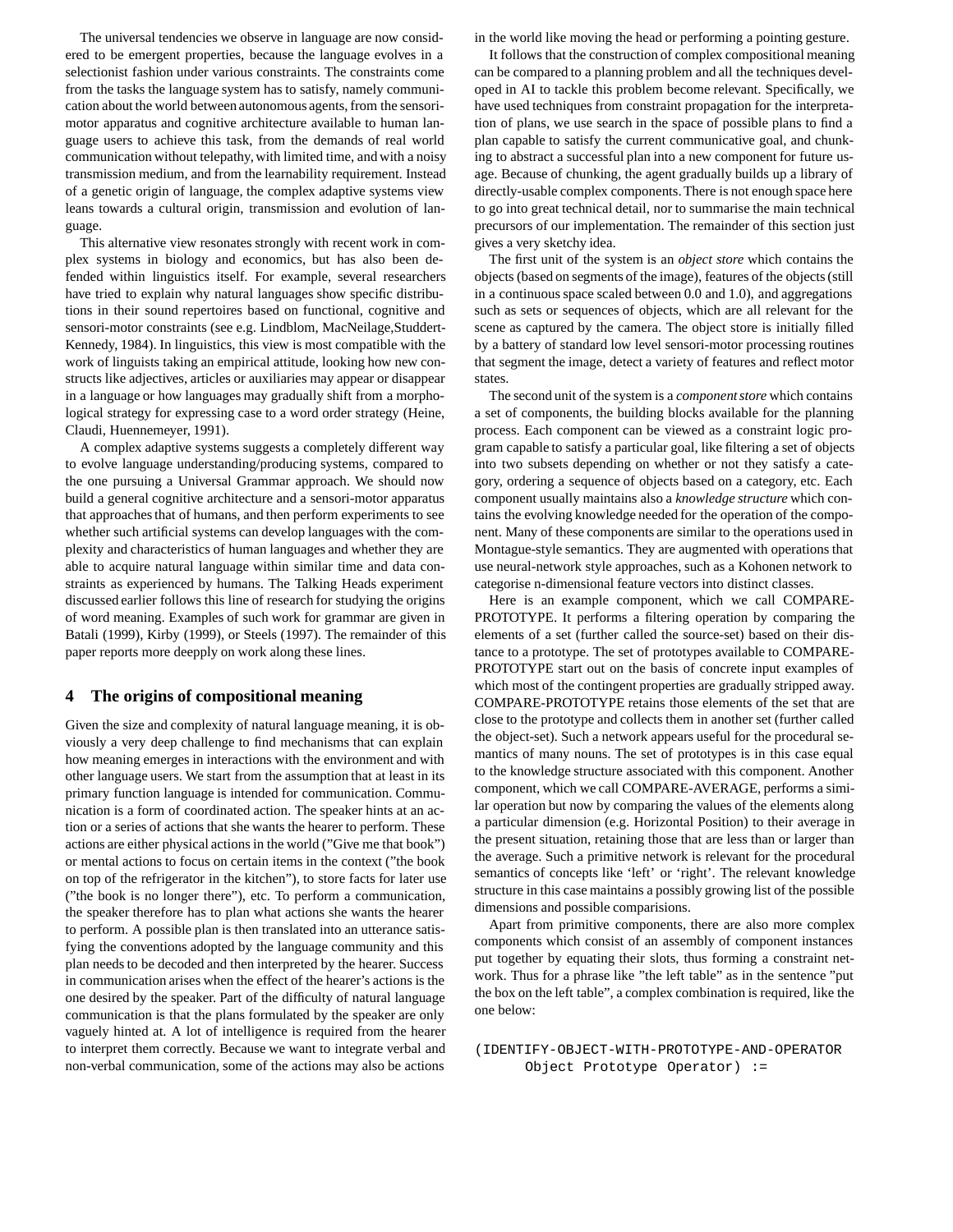```
(EQUAL-TO-CONTEXT Object-set)
(COMPARE-PROTOTYPE Object-set-2
      Object-set Prototype)
(COMPARE-AVERAGE Object-set-3
      Object-set-2 Operator)
(UNIQUE-MEMBER Object Object-set-3)
```
with Prototype bound to the [table] prototype and Operator to [<sup>&</sup>lt; horizontal-position]. The EQUAL-TO-CONTEXT component maintains the object-set equal to the elements in the present context. UNIQUE-MEMBER picks out one element from an object-set (here Object-set-3) which is assumed to be a singleton. The various arguments (object, prototype, object-set, etc.) are slots that are filled in or used by each subcomponent.

A study of natural language quickly reveals that the computational processes required in the interpretation of semantic plans needs to be very non-trivial, which explains why we need constraint propagation as opposed to simple sequential control. First of all it will have to use data flow (rather than explicit control flow) in the sense that information should propagate in any direction whenever possible. For example, in the phrase "the ball rolls to the edge of the table", we can only uniquely identify the ball after we have identified the edge and also the table. But there may be more than one table, there is any case more than one edge for each table, and there might be several balls - but perhaps only one rolling to the edge of the table. So the computation must take the form of an attempt to find a set of fillers for all slots that is internally consistent and compatible with the present context.

Second, the computation will have to examine many different possibilities at the same time, as already illustrated by the previous example. In the current implementation this is done by exploring in parallel many different possible worlds, expanding into competing worlds when there are many different hypotheses and collapsing worlds in which some relations are invalid, i.e. in which the underlying network signals a failure to establish the relation. This technique has again been adopted from recent research in constraint propagation.

Third, the computation needs to be able to proceed in any direction. Consider the component IDENTIFY-OBJECT-WITH-PROTOTYPE-AND-OPERATOR discussed above which uses a prototype and an operator. While performing the planning process for speaking, fillers for the Prototype and Operator need to be found given bindings for Object-set-2 and Object-set-3, so the component acts as a generator of possibilities. Conversely, during understanding the Prototype and Operator are given and Object-set-2 and Objectset-3 need to be found. This points again in the direction of constraint propagation methods as the fundamental basis for natural language semantics.

Components need to be connected to goals. The speaker starts from a communicative goal that needs to be achieved. The planning process has been organised as a search in the space of possible combinations of primitive components. Rather than reasoning from first principles based on pre- and postconditions as in traditional logicbased planners, we have implemented a system where a combination of components is assembled and simply tried. A successful combination is abstracted out as a chunk and associated with the communicative goal that it managed to achieve. Examples of chunks for identifying objects might be: One that uses a prototype, like in "the box", one that uses a prototype and an operator, like in "the small box", one that uses a relation, for example to identify a location as in "left of the ball", etc. By the chunking process a repertoire of complex

components with associated goals gradually arises and so planning becomes mostly the retrieval of high level ready-made plans rather than the microplanning from scratch. The repertoire of stereotyped plans derived from chunking is organised in a hierarchy based on the goals they achieve and their developmental history. The structure of this hierarchy can be exploited for searching through the space of applicable components while planning. It appears also as the backbone for the grammar. The component repertoire that typically emerges point already to some universal tendencies in grammar. For example, the distinction between noun phrases and verb phrases reflects a distinction between the major communicative goals: identify-object and describe-situation. Because components have slots, they naturally lead to the evolution of case systems expressing what items fill what slots.

## **5 The emergence of grammar**

Before we can attempt to make a computational model of the origins of grammar, we must reflect on the question what grammars are for. Several hypotheses have been put forward on this matter. Specifically, Kirby (1999) and Batali (1999) have proposed and shown in computer simulations that grammar emerges because languages need to pass through a learning bottleneck. A language, in order to survive, has to be learnable by the next generation. This is easier when a language exhibits structural regularities. These structural regularities automatically arise by over-interpretation or re-use of existing structures. So agents that use memory-based language processing with modest forms of abstraction (e.g. analogy) automatically generate a form of grammar, where grammar is here seen as structural regularities in the language.

Although there is a lot to say for this idea, I propose instead the hypothesis that the lexicon expresses the basic semantic items in the semantic plans exchanged between the agents but that grammar is required to hint at what kind of plan is intended, in other words what should be done with the basic items. I adopt therefore a functional (Dik, 1997) and cognitive (Langacker, 1989) stance towards language as opposed to a structuralist one, i.e. form is not arbitrary but has a communicative or semantic function. For example, the same concept [large] (which involves the area dimension and a greater than comparison) can be used in multiple ways: "the large box" (large with respect to the other objects in the context), "the largest box" (the one with largest size of all objects), "the box enlarges" (the size becomes larger), "the box larger than the ball" (comparison with respect to size of another object). Each usage involves the same basic lexical item ("large") but with various grammatical form elements added. Because the speaker assumes that the hearer has a similar planning apparatus and plan repertoire, grammatical expressions are only needed when it is not clear what plan is intended. But, as the agents' repertoire of possible plans becomes larger, they must seek ways to clarify to the hearer which plans should be invoked.

Memory-based processing still plays a key role however, partly for reasons of efficiency. Ready-made language solutions must immediately be triggered with often-used semantic structures to explain the speed of language communication. And because memory-based processing is used, structures might be left in the language which have lost their original functional significance, but which are nevertheless preserved by example-based transmission. The next question is then where the original form-meaning mappings come from if they do not come from the spontaneous re-use and over-interpretation of examples.

I hypothesise that language speakers use a variety of different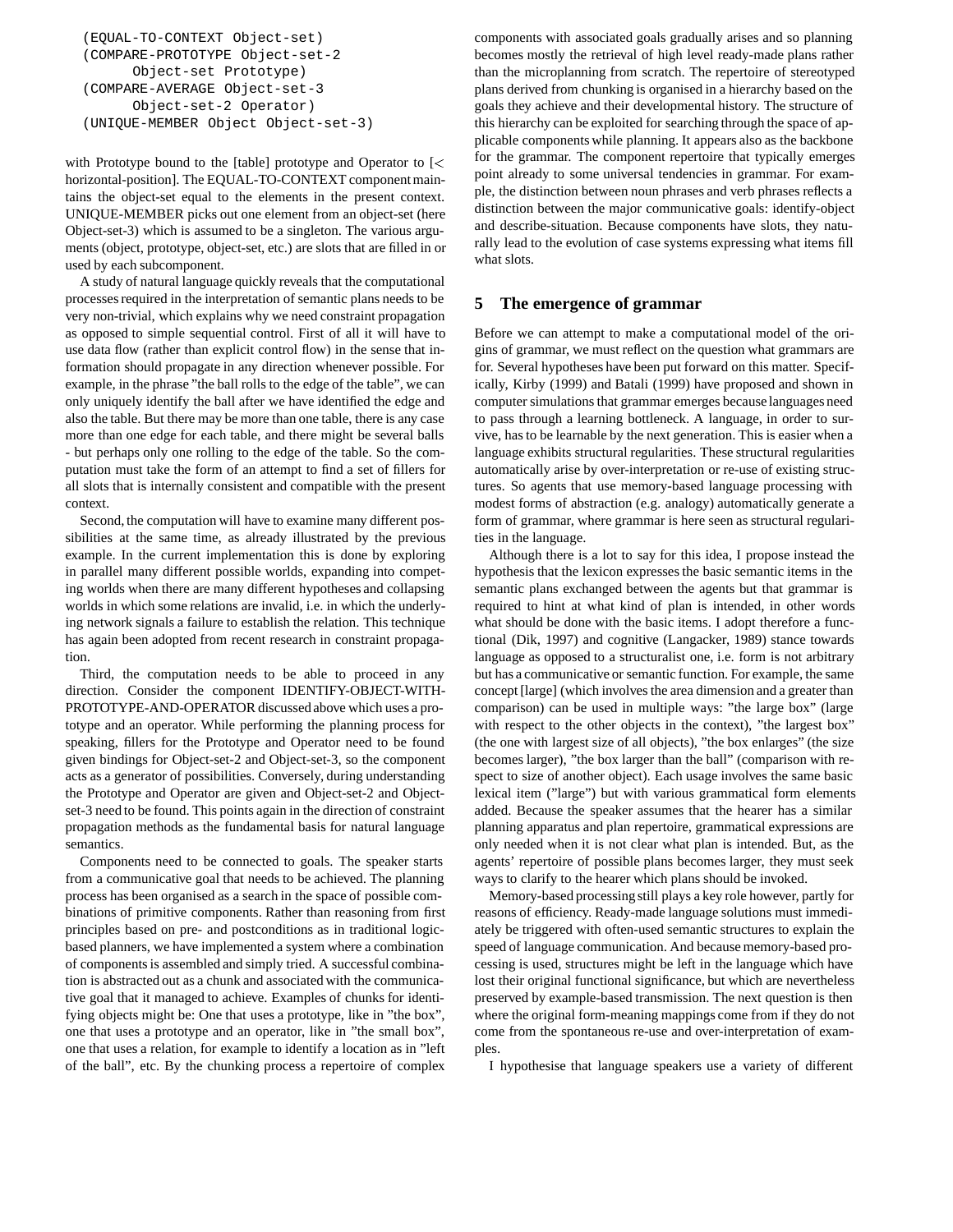strategies to map form to meaning, each strategy yielding a different sort of style of expression. An example strategy is to use lexical tags attached to basic lexical items to indicate the slots and components. Another strategy is to use word order for some of the same information. The first strategy would be used for example in a language with a strong case system expressed through affixes. English uses for the same problem a more syntactic approach where word order expresses case relations (i.e. which slot is filled by what). Languages use multiple strategies and strategies shift during the history of the language. Often there is a period of productive use of a strategy, followed by sedimentation and fossilisation, and the resulting debris is then used as material for other strategies. Different languages may nevertheless use the same strategies for some aspects of meaning, explaining why we see the universal tendencies discussed earlier. This still does not mean that they have to be innate. The language strategies should themselves emerge and be learned by the agents exercising their cognitive apparatus for the communication task.

A strategy always needs four components:

- A method for routine *production*, which requires specific storage structures like an associative memory for morphologicallyoriented strategies or a pattern memory for syntactically-oriented strategies.
- A method for expanding the grammar and lexicon when routine solutions are not available but novel structures need to be verbalised. I call this the *invention* strategy.
- A method for routine *parsing*, which requires similar knowledge structures as for production but a different usage of the same knowledge.
- A method for *learning* unfamiliar constructions.

In any case, the structures produces by a strategy are always subject to chunking and memorisation for efficient memory-based retrieval.

In our implementation experiments so far, we use similar structures for syntax and semantics. The semantics are derived from the plans generated by the planning process described in the previous section and converted into trees, one for each component that is used in the network. Each tree has a unique index for crossreference in other trees, a component, its various slots, and the fillers of the slots which are either items or references to other trees. A syntactic struc-



Figure 2. Example of semantic trees produced by the planning process. The trees reflect a meaning invoked by the phrase "The two squares left of the green triangle."

ture is also seen as a plan, now for producing the expression by assembly of its component parts. This plan is recognised when parsing an expression. An example component in a syntactic structure is ORDERED-GROUP-OF-3 which has 3 slots to be filled by other groups or individual words. Words are also components which have slots for affixes.

A variety of strategies has already been implemented. Here is an example strategy which performs *full lexicalisation*, in other words all the aspects of a semantic structure have corresponding morphemes. Each path in each tree corresponds to a word and the order of morphemes in a word goes from top to bottom. This strategy is of course artificial and not used as such by any natural language, but by researching such strategies we can gain progressively a better insight into those that are more realistic and clearly used in natural languages and those that are not.

The production and invention component of a full lexicalisation strategy is straightforward. The agent just looks up in his lexical memory what the best lexicalisation is for each node in the tree (i.e. the one with the highest score), traverses each tree from top to bottom and thus collects the different words. If on the way there is a node which has no expression in the language yet, then a new morpheme is created. Note that the index of a tree is also lexicalised and then re-used similar to the use of pronouns. Each association has a score within the memory of the agent, reflecting how strongly this association is believed to be valid in the language according to the feedback on language interaction this agent has received.

The parsing strategy is less trivial because of the unavoidable ambiguity and uncertainty causing one word to have more than one possible meaning (and one meaning more than one possible world). But it can be done in the following way: The hearer collects all the possible meanings of each morpheme from the lexicon. Then the hearer collects all possible uses of each meaning in terms of the meaning repertoire. Indeed, the hearer can derive for each bottom-node in the tree what the possible components and slots are in which it fits. It can derive for each possible slots in which components it can be. This generates a lot of possible hypotheses which are then shaken out to retain only those that are internally consistent. The hearer then tries to interpret the remaining semantic structures in terms of the situation of the communication and ideally arrives at one possible plausible result.

When the communication fails, the learning strategy must come in action. The one used in the present implementation of the full lexicalisation strategy works as follows. The hearer collects the best possible interpretation of the utterance transmitted by the speaker. In other words, the hearer performs his own conceptualisation of the communicative goal and thus guesses what kind of semantic structure the speaker might have intended. Usually there are many possible partial matches between the utterance and the target semantic structure. The best one is chosen and then the language memory is updated. New associations might be stored, the score of associations that are part of the successful match are increased and its competitors decreased. Also in a successful communication, speaker and hearer must adapt their scores to be more successful in future games.

Simulations with robotic agents have shown that this full lexicalisation strategy is effective in the sense that agents build up a shared repertoire of morphemes to express their expanding repertoire of stereotyped plans. Word order is entirely irrelevant in this language. The order of morphemes was adopted under pressure from the difficulty of language acquisition, otherwise there would be an explosion of possibilities. This shows that we always have to keep the four aspects of language processing in mind: parsing, production, invention *and* learning.

Another implemented strategy is to use word order for expressing which slots are present, as opposed to lexical tags. This can